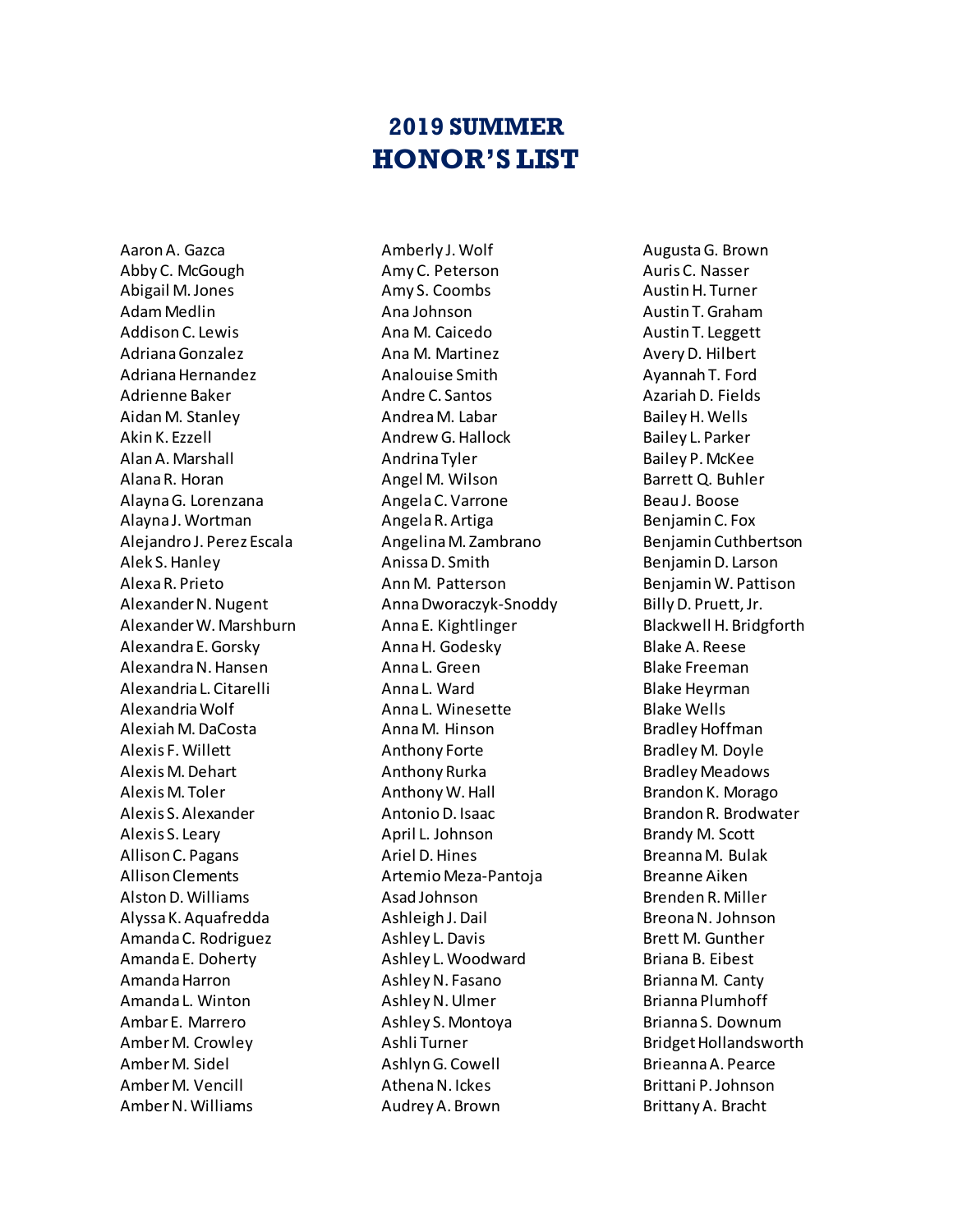Brittany Gunter Brittany L. Cottle Brittany N. Helms Brittany S. Ward Brittany T. Dammer Brook Honeycutt Brooke N. Zebraski Brooklyn D. Sheets Cache L. Pierson Caitlin A. Quinn Caitlin M. Musgrove Caitlin Mikeal Caitlin N. Croom Caitlin N. Watts Caleb M. Tifft Calven Gallimore Camara Belle Cameron D. Yarbrough Cameron J. Pressley Camille V. Carr Carla B. Tenorio Alcantar Carley E. Lewis Caroline S. Shakar Carrington D. Ritter Carson M. Hollis Carter B. Love Casen E. English Casey J. Croce Casey L. Sullivan Cassie Jenks Cassie N. Swinson Catherine M. Talbott Catherine-Louise Ulrich Cecelia Blair Chance M. Fletcher Chance Shepard Charis E. Kasitati Charles G. Turnage Chelsea D. Busch Cherokee B. Morton Cheryl H. Holt Cheyeanne K. Waddell Chloe Messineo Chrises Y. Harper Christian A. Roberts Christian D. Jenks Christian L. La Foon Christina M. Tikkanen

Christine C. Groeschen Christine L. Parnham Christopher D. Eiler Christopher E. Cranidioti Christopher J. Craft Christopher M. Grady Christopher Oliver Christopher T. Salituri Cierra K. Scott Cierra L. Persico Claire White Clarissa A. Morrell Claude C.Hunter Clay D. Stephens Colin F. Ransom Colin P. Sikora Colleen M. Hattingh Colton S. Ludlum Colton S. Stanley Colton T. Woodrow Conner O. Teal Connor D. Snow Connor L. Crane Cora A. Mabrey Corryn A. Diemer Courtney E. Brown Courtney H. Tipton Courtney N.Jackson Cynthia P. Villa Cynthia R. Fitzsimmons Dakota A. Hocking Dalton G. Crocker Danecka M. Peyton Danelle A. Doney Daniel G. Fortunato Danielle M. Alexander Danielle S. Courtney Darlene M. Piantedosi Darrel M. Rivers Daryn B. Casteen David A. Price David G. Canning Deanna E. McCall Delaney C. McCrary Delaney N. Arthur Demi E. Abernathy Demi M. Menzer Denise R. Hicks

Derrick A. Taylor Derrick L. Blanks Desray M. Swinson Diana Hughes Dillon F. Keane Dillon R. Smalley Dishonda U. Taylor Dominic Graffeo Dominic T. Clinch Donald D. Brown Donna M. Lane Donna P. Brown Dulce E. Lopez Dusty A. Sanders Dyami J. Williams Dylan C. McCormick Dylan J. Humphreys Dylan L. Kowalski Ebony R. Mills Eden N. Anderson Edgar C. Santos Elaine L. Rahiminejad Elisabeth A. Statler Ellery F. Hardman Ellie N. Peterson Emily Garcia-Perez Emily I. Lawrence Emily I. Mabry Emily M. Satterfield Emily R. Holbrook Emily S. Nelson Emily S. Watson Emma G. Erickson Emma K. Pace Emma L. Nelson Eric M. Langlois Eric Q. Huynh Eric W. Jones Erica L. Schneller Erik S. Andrades Erika L. Brodine Erin D. Verhovec Erin E. Cox Erin E. Telfer Erin T. Teaney Eslyn Gonzalez-Bautista Ethan E. Waller Evan M. Worp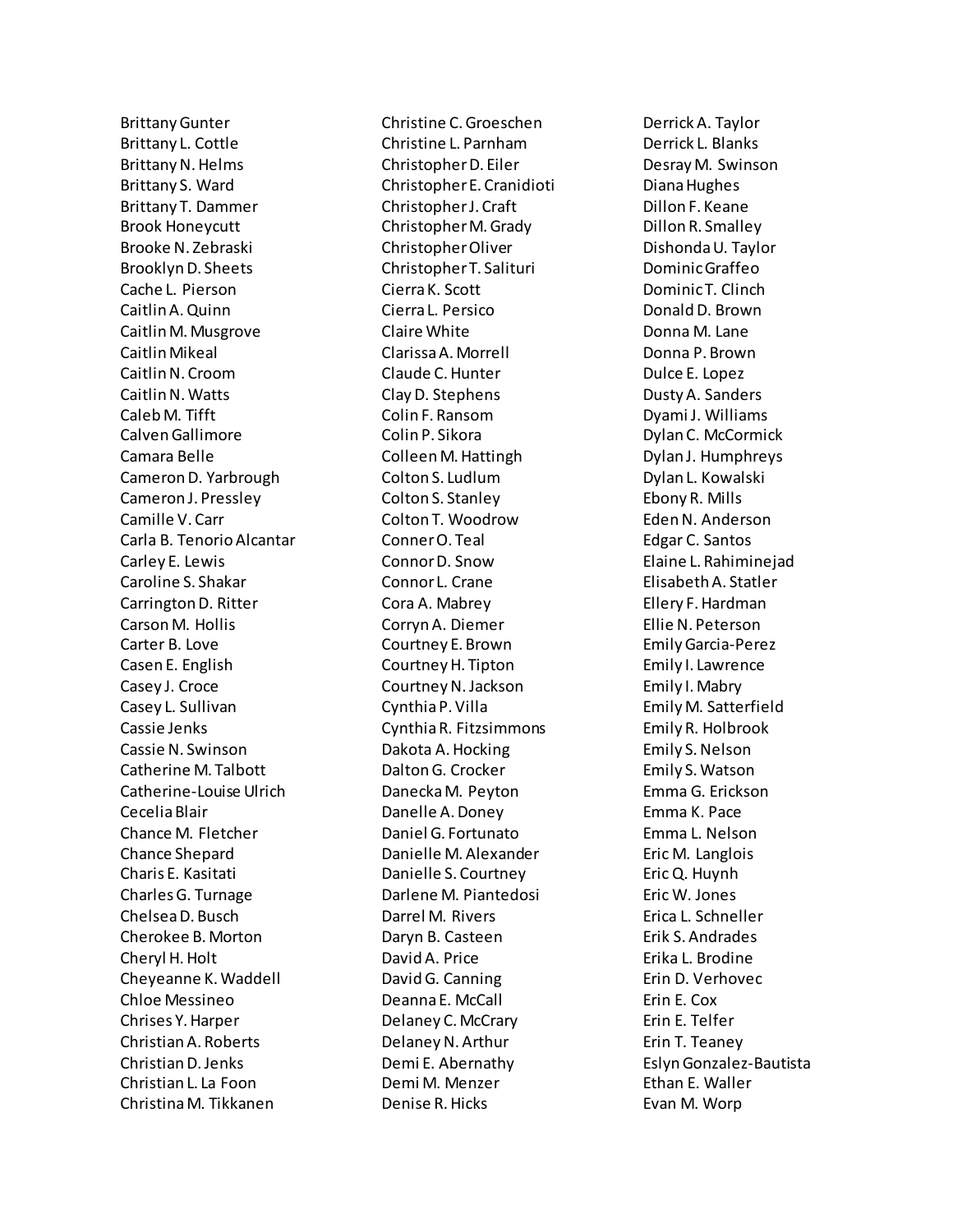Evan R. Stumbo Evanne M. Mercer Faith Dunbar Faith Hon Fausto S. Chirinos Frances M. Rivenbark Frank V. Fortunato Gabrielle A. Santos Gabrielle B. Kronfeld Gabrielle K. Valentino Garrett J. Richards Garrett L. Ellers Garrett M. Pell Garrett R. Wilson Gary D. Huffman Garyn S. Schmidt Gavin M. Norris Gavin T. Davidson Genesis G. Rojas Lopez Georgia B. Suddath Gina M. Shields Gladelia Y. Jones Graciela Sanchez Vega Grant J. Trainer Grant M. Blankenbeckler Grant W. Eubanks Grayson Smith Grayson V. Sullivan Gregory S. Evans Greyson Pope Guadalupe Stoudenmire Haemin Gang Hailee A. Newberry Hailey A. Swank Haley D. Bolton Haley Ross Haley T. McCaul Hannah C. Bonnell Hannah E. Gastwirth Hannah L. Kleiner Hannah M. Haugen Hannah M. Mahon Hannah P. Keller Hannah R. Barringer Hannah T. Taylor Hannah V. McDowell Harley E. Shearin Hayden J. Gallimore

Hayley Long Hayley S. Murphy Heather M. Andrews Heidi L. Stauffer McDonal Heriberto Ramirez Hunter Ford Ian B. Lovell Imani B. Mills Ina Solovjovas Isaac E. Talbert Isaac I. Isaman Isabela R. Castaneda Isaiah A. Bell Isaiah Jackson Ivey M. Winberry Ivy M. Herring Jace T. Bean Jack R. Connolly Jacklynn K. McFadden Jackson B. Boldt Jackson D. Regan Jackson R. Barber Jackson Smith Jacob C. Wilcox Jacob E. Roche Jacob R. Bolin Jacob V. Croker Jacqueline G. Vonderau Jacquelyn I. Hauser Jaime B. Bigham Jaime L. Williams Jajuan J. Carr Jalen Baldwin Jalin J. Cox James F. Plott James G. Cain James K. Cosper James M. Blades James M. Gustafson James M. Starr James P. Wright James R. Morton Jamie B. Hardy Jamie Craner Jamie L. Irvin Jamie N. Wheatley Jane F. Sokoloski Jane Talbot

Janie M. Palmer Jarmal C. Flood Jarred B. Chandler Jarrett B. Benton Jarrett P. Radley Jasmen Johnson Jasmine R. Reeves Jason M. Swaim Jason Wood Jaycee L. Cooper Jaymee Hewett Jazmonique Beverly Jeffrey D. Sealy Jenna M. Herbert Jenna M. Hunter Jennifer G. Hewett Jennifer Krex Jennifer L. Brooks Jennifer L. Henthorn Jennifer Raczak Jennifer T. Scherer Jennings K. Boukather Jensen M. Griffin Jesse L. Deda Jesse L. Willson Jesse M. Howard Jesseca M. Randall Jessica A. Manges Jessica C. Ledford Jessica Forrester Jessica L. Gunther Jessica Sihler Jevin Rivenbark Jillian A. Glyder Jillian F. Bunn Jimmy A. Perla Joanna R. Foxworth Jocelyn E. Price Jocelyn N. Libonati John C. Golder John I. Riddle John K. Warlick John Kiernan John M. Darling John M. Wilkerson John P. Dedrick Jonathan C. Bartlett Jonathan M. Crosson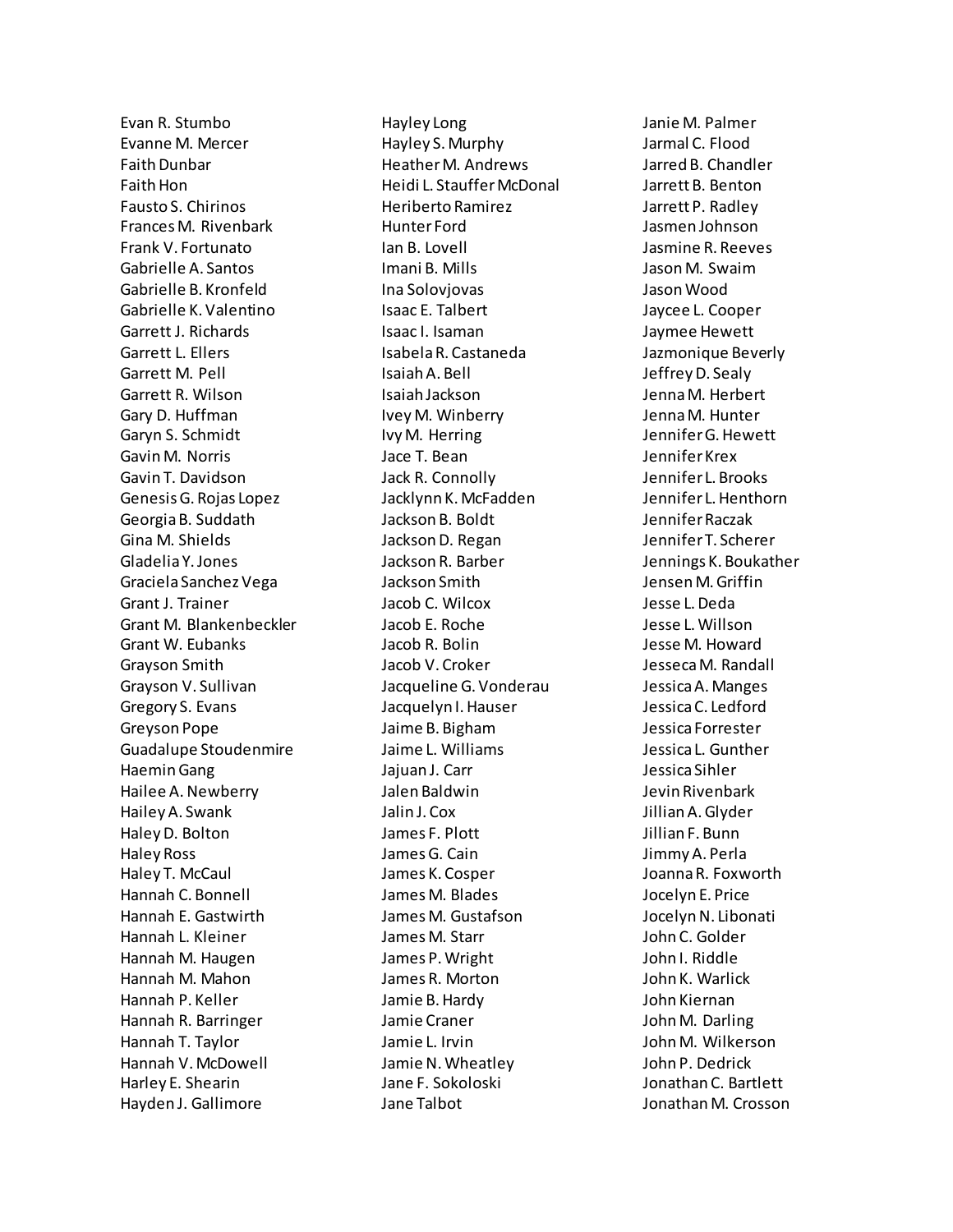Jonathon R. Graves Jordan A. Rowland Jordan B. Thomas Jordan C. Hodge Jordan Camperud Jordan D. Baum Jordan Marsicano Jose R. Romero Joseph A. Johnson Joseph D. LaRosa Joseph M. Frasco Joseph P. Kelly Joseph W. Woodcock Joshua F. Feurer Joshua H. Mewborn Joshua T. Spillers Josie C. Martin Julianna Devito Julianna E. Breit Julianna G. Russotto Julie M. McGowan Juliet Spafford Julio C. Maldonado, III Justin A. Malone Justin Sass Justin T. George Justin T. Ward Kaeli B. Carter Kailee Pikuritz Kaitlyn E. Dail Kaitlyn Neal Kaitlyn V. Hubschmitt Kariely Diaz Ortega Kassandra P. Labree Kassidy R. Fowler Kate I. Silver Katelyn B. Thomason Katelyn C. Wyatt Katelyn M. Haves Katherine A. Holt Katherine N. Martin Katherine Woodrum Kathleen L. Hildebrandt Kathleen M. Chamberlin-Mu Kaycee Pickering Kaye Wyman Kayla D. Shepard Kayla E. Morgan

Kayla F. Erwin Kayla L. Pittman Kayla N. Edwards Kayla Reney Kayla S. Meyers Kelley H. Spader Kelly S. Thompson Kelsey M. Elliott Keri L. Stein Kesha B. Graham Kevin A. Long Kevin D. Whitaker Kevin J. Beasley Kevin Maldonado Keylesha Wise Keziah M. Burden Kian Nguyen Kim M. Rode Kimberly J. Craig Kirby D. Leonard Kirby M. Fawcett Kolin A. Murphy Korrie B. Pless Kristen G. Ash Kristen M. Williams Kristen T. Wilkerson Kristen W. Andryshak Kristian B. Davis Kristina Williams Kriston J. Sasser Kwanisha S. Pearson Lacy J. Tate Landen S. Furr Landon J. Hall Landon Steptoe Lanesha J. Perry Laura I. Mora Flores Laura McGann Laura N. Hayes Laureen M. King Laurel G. Brunsink Lauren A. Jones Lauren A. Martin Lauren E. Fowler Lauren E. McMahon Lauren Frantz Lauren G. Satterfield Lauren Gammons

Lauren N. Locorriere Lauren T. Gould Laurie-Anne Bazinet Lawrence M. Newkirk Le Dang Khoa Trang Le Tien Si Trang Leah K. Christie Leanna K. Sandoval Leigh A. Wimbish Lela K. Farrior Lenette R. Calhoun Levi Garner Lillian C. Little Lily M. Applewhite Lindan D. Wierse Lindsey Kline Lisa M. Wisner Lisa Pacheco Lizbeth Sanchez Logan A. Mebane Logan Colone Logan D. Hayes Logan D. Manns Logan D. Sanborn Logan M. Jones Lorelai Sykes Lubov Gerasimov Lucas C. Crowe Lucas W. Boldt Lucia E. Dentz Blum Lucy X. Jaski Luisa C. Granados Lyudmila S. Alig MacKenzie E. Hill MacKenzie L. Malisher Madeline R. Gibson Madelyn T. Boswell Madia S. Brown Madison Cobb Madison G. Maranda Madison L. Garvey Madison M. Spencer Madison N. Teachey Madison R. Johnson Madolyn R. Balltezegar Magen L. Powers Makenna M. Preville Marco Farrow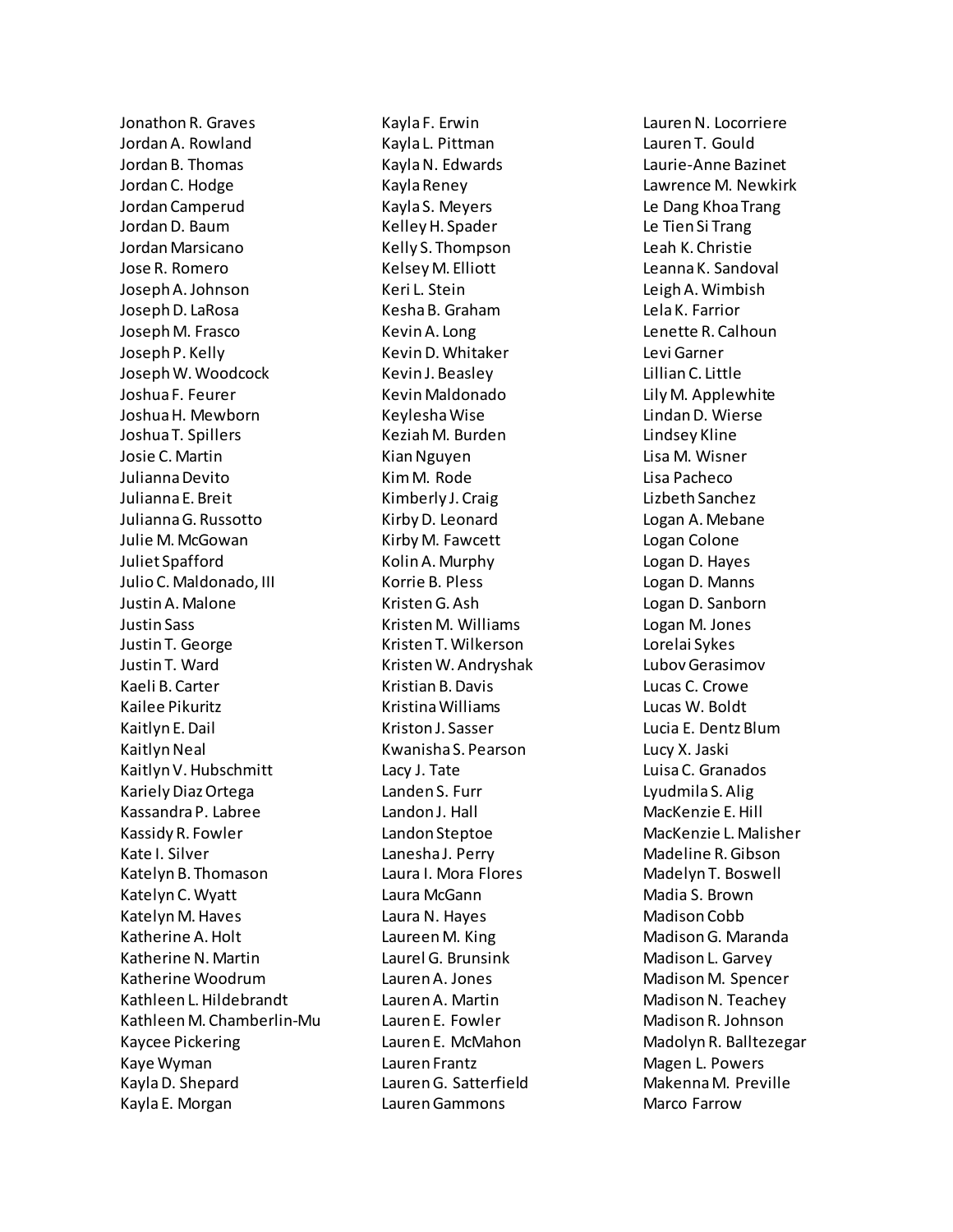Maria Speaks Mario C. Ramalho Marissa A. Williams Marissa Gaab Mark A. Jonjock Mark S. Wagner Marlene E. Lane Martin S. Eichert Mary C. Page Mary H. North Mary K. Wang Mary Kapustka Mary R. Conley Smith Mary-Elizabeth Blythe Mathew S. Congleton Matthew A. Kaeser Matthew C. Jarboe Matthew J. Donaldson Matthew P. Smith Matthew R. Bowers Matthew S. Oates Matthew T. Dibiase Maua Kalunga McCartney K. Piner Meagan A. Gore Meagen M. Messerschmidt Megan A. Kapparos Megan C. Martin Megan E. Burton Megan E. Foor Megan N. Marguccio Megan P. Husain Melanie L. Fuller Melody A. Hyde Merlyn J. Portillo Micah R. Noyes Michael A. Montes Michael B. Maple Michael C. Reaves Michael E. Wooldridge Michael Guevara Michael J. Crane Michael J. Miller Michael J. Roberts Michael Stone Michelle MacKay MikaylaH. Fretwell Miranda E. Maggard

Miriam C. Jones Miriam Spencer Molly A. Johnson Molly H. Vanhoy Molly J. Woodman Monique Goodson Montana N. Counter Morgan E. Duval Morgan G. McCarley Morgan R. Winston Morgan Solomon Moriah A. Ozolua Myla L. Blair Nadia Meza Nakyra R. Spearman Nancy Hernandez Natalia Santiago-Gomez Natalie K. Mazour Nathan A. Caldwell Nathan J. Conrad Nathaniel B. Garrett Nathaniel R. Lorenz Nduwimana S. Karorero Mah Ngan K. Nguyen Nicholas A. Friscia Nicholas J. Brunsink Nicholas K. Wilkinson Nicholas M. Evers Nicholas P. McClendon Nicholas R. Hagley Nichole A. Saine Nicola A. Sharp Nicole D. Hernandez Nicole R. Castoro Nicole S. Derham Nicole S. Godoy-Diaz Noah D. Mattison Noah Hunnicutt Noah M. Noonan Noelle C. Watson Noemi Meza Pantoja Nolan W. Jewell Olivia A. Guzman Olivia Causey Olivia G. Flowers Olivia G. Ward Trent Olivia N. Chestnutt Olivia N. Trost

Orion A. Swank Oulaya K. Hayez Paige D. Clark Paige M. Ahhee Paige N. Johns Pamela C. Respus Parsa L. Banki Paul M. Schofield Paula A. Rosen Payton B. Davis Payton W. Taylor Peter G. Kramer, Jr. Peter W. Schmitz Peyton J. Buck Rachel E. Brittingham Rachel Eberenz Rachel J. Porter Rachel M. Kramer Rachel N. Gore Rachel Yanez Zambrano Ranicquea S. Chance Reagan J. Jernigan Reagan V. Thompson Rebecca K. Blackburn Reed N. Martz Regina A. Grant Regina T. Winston Richard A. Godwin Richard C. Cummings Richard Xicali Rickie A. Ray Rillia M. Green Robert Henly Robert M. Landwher Robert T. Marsh Roberto Ramirez Robin Russelle Robyn B. Neill Robyn F. Collins Roland B. Wimberly Rosa E. Godwin Roshea A. Sandherr Roxie D. McLaurin Russell A. Daggett Russell T. Scohy Ruth C. Lewis Ryan J. Eavenson Ryan J. Spillane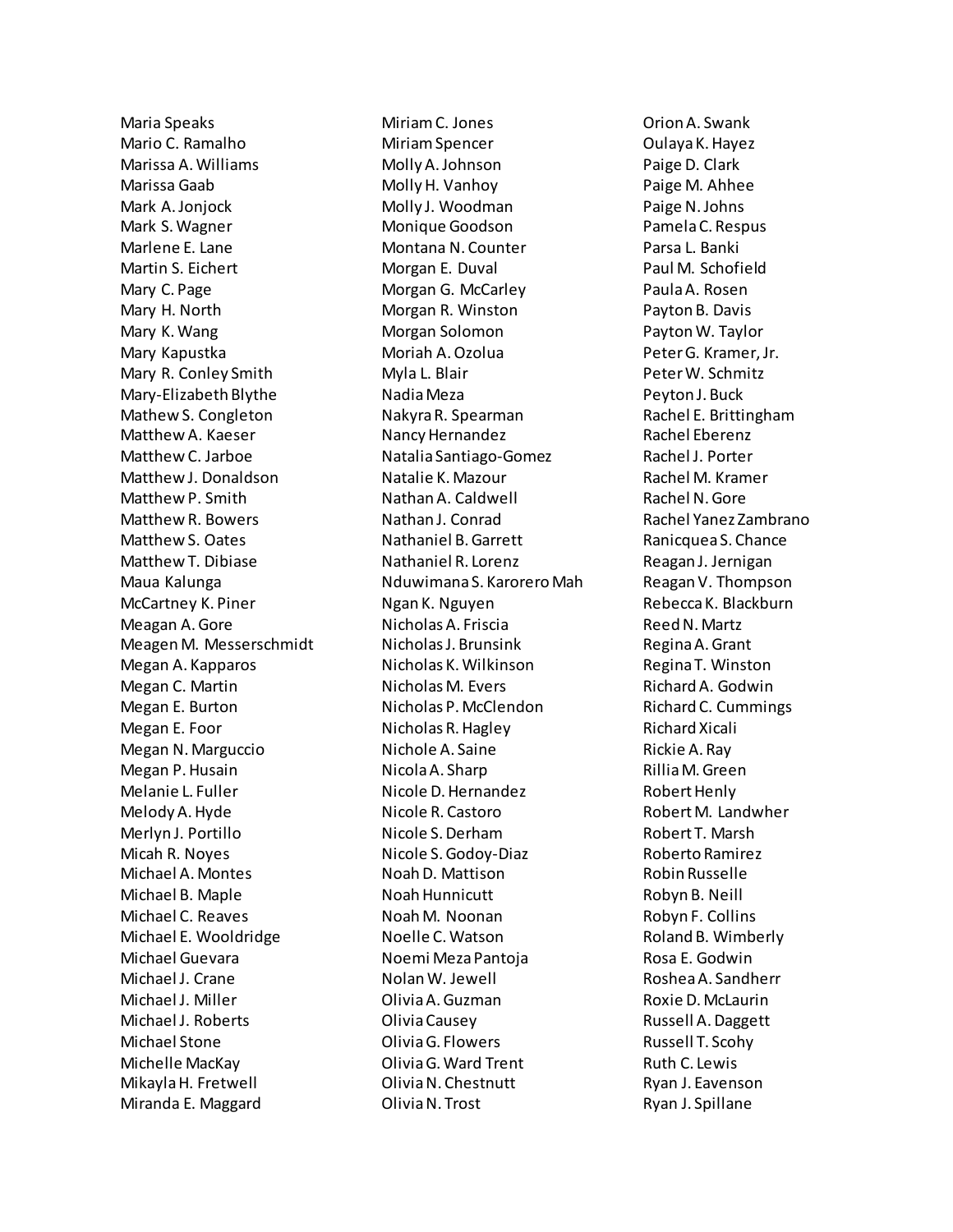Ryan M. Prater Ryan V. Weir Ryleigh M. Tuttle Sabra E. Walton Sabrina M. Jarman Sadie R. Boyle Samantha J. Schirtzinger Samantha M. West Samaria D. Dent Samuel A. George Samuel Griffin Samuel L. Miller Sandra B. Pridgen Sara C. Fox Sara E. Carroll Sara K. Beverage Sarah E. Dunn Sarah E. Watkins Sarah Helm Sarah K. Tibbetts Sarah K. Wells Sarah M. Tulloch Sarah M. Wiland Sarah Shinn Saraya A. Wallace Sascha V. Medina Saul A. Medina Savannah L. Wilkins Savannah L. Yates Savannah P. Bowen Savannah V. Meek Scott C. Naused Scott E. Montgomery Scott R. Russ Sean S. Giggey Sebastian A. King Serenity K. Shaw Sergio Hernandez Seth M. Burgess Shaheem C. Teachey Shanasa R. Scott Shane Horton Shanell S. Burns Shanequa D. Brown Shannon A. McCoy Shannon L. Boling Shannon M. Calabro Shannon N. Hatch

Sharon A. Rackley Shavone T. Bullock Shawnette Bullock Shayla N. Robinson Shayna M. McIntyre Shelby A. Posey Shelly L. Vasquez Sheri S. Smith Sherry L. Hess Sicilia P. Cipalla Skylar G. Holt Skyler E. Curran Sonja A. Bishop Sophia E. Callisto Stacey M. Pinkham Stacy Striks Stephanie D. Tremain Stephanie P. Simmons Stephanie R. Glasscock Summer N. Lambert Sydney N. Graham Sydney Wagner Tabatha M. Abbott Tahnee Lucero Talia F. Stier Talia R. Hankins Tammy Brunner Tania Sanchez Marin Tanner Z. Martin Tanya I. Ortega Tanya M. Goveo Nieves Tanya O. Ray Tara M. Ice Tashia S. Thomas Tayler Camplin Taylor A. Blake Taylor E. Bean Taylor G. Long Taylor K. Carter Taylor M. Gainey Taylor M. Williams Taylor N. Moore Temple G. Nixon Teri M. Lyons Terrence E. Nobles, III Theodore B. Gittings Thomas A. Beheler Thomas D. Teeters

Thomas E. McInville Thomas J. Caldwell Thomas J. Radford Thomas W. Kean Thomas W. Morton Tiffani A. Wilson Tiffany D. London Tiffany G. Dyson Timothy J. Fortunato Timothy P. O'Brien Tina V. Locklear Tj U. Duru Torrie D. Allen Traci K. Johnson Trevor W. Wilson Trinh T. Stoney Tristian M. Gwynn Tyler Wilson Tyrese S. Lewis Valerie M. Kay Veronica B. Batson Veronica K. Parker Victor J. Hernandez Trejo Victoria M. Kendrick Viviana Urena George Wade T. Kelly Walker Powell Walter Brinker Wendell N. Brown Will Y. Weethee William A. Hart William E. Hines William E. Steyskal William H. Gardner William J. Adams William T. Jones Willward C. Hughes, III Wisdom Cudjoe Wyatt J. Johnson Yamile Vizoso Younlee Bautista-Hernande Zachary A. Cormier Zachary C. Pennington Zachary C. Watkins Zachary E. Lewis Zachary J. Coleman Zachary Koester Zachary R. Taffer